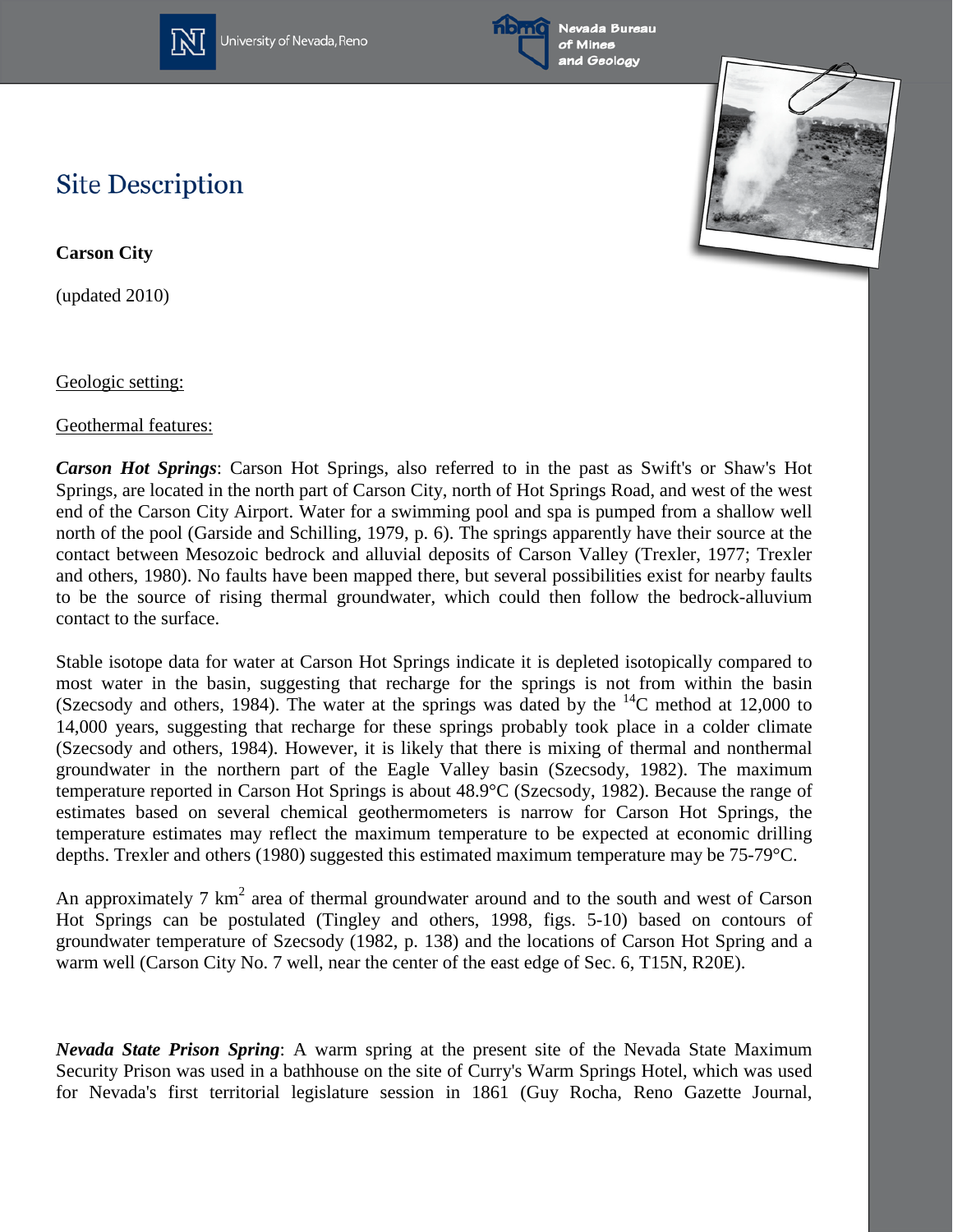

University of Nevada, Reno



Nevada Bureau of Mines and Geology

## **Site Description**



8/18/2002). The Warm Springs Hotel was in operation adjacent to the old State Prison in 1867 (Gillis, 1868). In 1983 the flow from a spring at or near this site issued in alluvium inside an abandoned greenhouse just west of the main gate of the prison. The flow was probably only a few liters/minute at the surface although it could have been greater in the shallow subsurface. The maximum temperature measured at that time was 30°C (L. Garside, unpub. information, 1983). A water well at the Carson City Sewer Treatment Plant, 500 m or more east of the spring at the prison, is reported to be 60 m deep and have a water temperature of 32°C (Trexler and others, 1980, p. 25) Another(?) well there is reported to be 82 m deep and have a temperature of about 21°C, based on water well records in the office of the Nevada Division of Water Resources (L. Garside, unpub. information, 1983). The spring is apparently along the trace of a N15°E fault which separates Pliocene sandstone from alluvium there (Bingler, 1977).

The 21°C water from the sewer plant well probably should not be considered anomalously warm for this area, although the well does produce warmer water than most cold-water wells in the Carson City area. However, the  $32^{\circ}$ C water from a different(?) well is clearly anomalous. Possibly the geothermal groundwater in this well results from mixing of somewhat warmer water rising along north-striking faults to the east (see Bingler, 1977) with colder groundwater in the shallow alluvium. This situation would be analogous to the fault-related spring at the prison. Szecsody and others (1984) also suggest mixing of thermal and cold waters in this area, based on stable isotope data;  ${}^{14}C$ and tritium data on the warm water at the prison suggest the water is between 30 and 500 years old (Szecsody, 1982). If these interpretations are correct, circulation to depths great enough to warm this water must be fairly rapid. Recharge in this area is probably by infiltration from the Carson River (Szecsody, 1982). An area of anomalously warm groundwater is projected to the west of the prison about 1.5 km. based mainly on a water temperature of 28°C (Garside, 1994) from the Carson City No. 4 well (184 m deep). Contours of groundwater temperature (Szecsody, 1982) suggest that the area of warm groundwater may extend along the northwest flank of Prison Hill as well. As described below in the section on the Pinyon Hills area, that area is believed to be separate from the area of thermal groundwater at the prison.

**Pinyon Hills**: Warm groundwater has been encountered in nearly 50 shallow domestic water wells in the Pinyon Hills subdivision, located in the vicinity of Pinyon Hills Drive (E½ Sec. 23, T15N, R20E) in the low hills just east of the Carson River. Water temperatures range from 25°C to 46°C in wells 38-150 m deep (Trexler and others, 1980; Garside and Schilling, 1979). Flynn and others (1980) reported temperatures as high as 60°C. There is no surface discharge in the area, and the water quality is poor. The wells in this area were not drilled for geothermal applications, but rather for water for drinking and other domestic uses. Some residents of the area have considered or